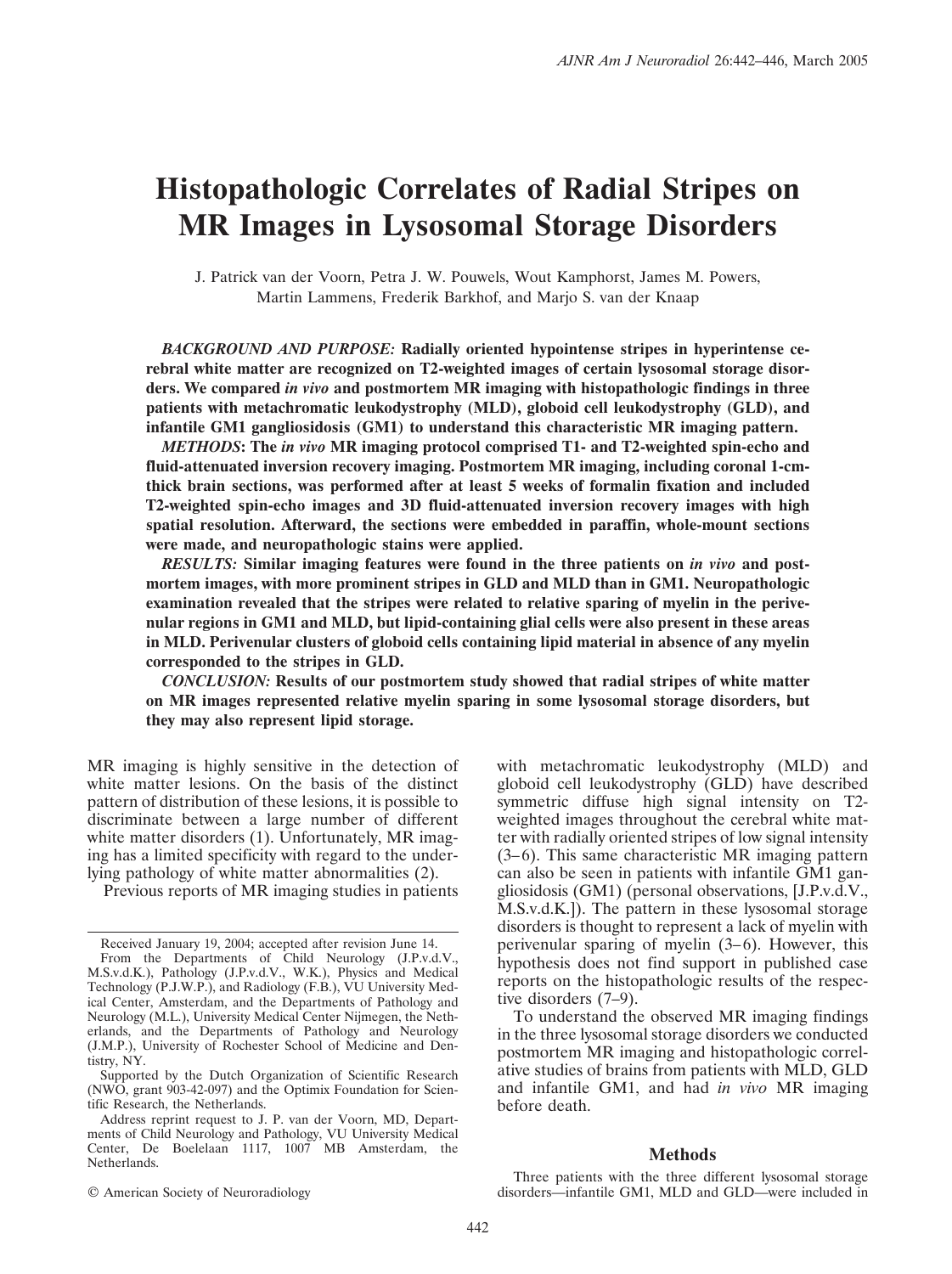|  |  |  | Summary of clinical characteristics of patients |  |  |
|--|--|--|-------------------------------------------------|--|--|
|--|--|--|-------------------------------------------------|--|--|

| Patient/Sex | Disorder      | Age at MR<br>Imaging          | Neurologic details                                                                                                                                                                   |
|-------------|---------------|-------------------------------|--------------------------------------------------------------------------------------------------------------------------------------------------------------------------------------|
| 1/M         | Infantile GM1 | $0 \text{ y } 7 \text{ mo}$   | Presented at age 5 mo with a failure to thrive;<br>progressively deteriorated, with hypotonia,<br>poor head control and poor visual contact,<br>and died at age 13 mo                |
| 2/F         | MLD.          | $17 \times 0$ mo              | Symptoms started at age 16 y, with walking<br>and learning problems; died 1 mo after<br>bone marrow transplantation at age 18 y 3<br>mo                                              |
| 3/F         | GLD.          | $0 \vee 6$ mo, $0 \vee 11$ mo | Feeding difficulties and poor visual response<br>at age 3 mo; developed hypertonia,<br>increased irritability and epilepsy; condition<br>deteriorated rapidly and died at 1 y of age |

our study (Table). All examinations were performed using a 1.5T MR unit (Vision; Siemens Erlangen, Germany). In all patients, the standard *in vivo* imaging protocol for the brain included sagittal and transverse T1-weighted (TR/TE/NEX, 570/14/2) and T2-weighted (TR/TE/NEX, 3000/22, 60, and 120/1) spin-echo images and coronal or transverse fluid-attenuated inversion recovery (FLAIR) images (TR/TE/TI/NEX, 9000/105/2200/1).

The parents signed informed consent for both postmortem MR imaging and brain autopsy. Patients were examined at autopsy within 6 hours after their death to limit the effect of autolysis. Postmortem imaging of the brain was performed after at least 5 weeks of formalin fixation. The brains were cut into 1-cm-thick coronal sections and for each patient, and four or five sections that were subjected to MR imaging were selected. The fixed, 1-cm-thick brain sections were put on plastic layers, 2 cm apart, into the brain section holder, a specially fabricated device for simultaneous MR imaging of up to seven brain sections in one session. This device fit in the MR head coil (10).

The standard postmortem imaging protocol for the fixed brain sections included T2-weighted spin-echo images, and multislab 3D FLAIR images. Imaging parameters of the postmortem T2-weighted spin-echo sequence were as follows: TR/ TE/NEX, 2000/20 and 45/1; matrix,  $160 \times 256$ ; field of view,  $125 \times 200$  mm; and total acquisition time, 5 minutes. The section thickness was 5 mm, and the in-plane resolution was 1 mm<sup>2</sup>. The imaging sections were located at the center of the brain sections. In addition, a multislab 3D FLAIR sequence was used with high spatial resolution and included six 1-cmthick slabs with eight partitions each, resulting in a section thickness of 1.25 mm with the following parameters: TR/TE/TI, 6500/120/2200; matrix,  $162 \times 256$ ; field of view,  $127 \times 200$  mm; in-plane resolution,  $0.78 \times 0.78$  mm; and total acquisition time, 8 minutes. It was based on a turbo spin-echo imaging sequence with a turbo factor of 27 (11, 12). The multislab nature of this sequence was used to fit the design of the box; we selected 1 cm for both the slab thickness and the gap between the slabs.

After imaging, the coronal brain-sections were cut in half by using a 5-mm deep cutting device; we ensured that the cut surface of the halved section corresponded with the imaging plane of the T2-sequence (10). Subsequently, the sections were embedded in paraffin, and whole-mount  $7\text{-}\mu\text{m-thick}$ sections were made. Routine neuropathologic staining techniques were applied to these paraffin sections, including hematoxylin and eosin staining and Luxol fast blue staining to delineate areas of myelin breakdown and Bodian silver impregnations to determine axonal attenuation. Immunohistochemical staining was performed on selected  $5-\mu m$ -thick paraffin-embedded sections by using the streptavidin-biotin complex procedure. The following primary antibodies were used: macrophage-specific marker KP1 (CD68) and leukocyte common antigen (CD45) to detect inflammatory cells and glial fibrillary acidic protein (GFAP) to evaluate the intensity of astrogliosis. The sections stained with hematoxylin and eosin were used to verify whether the histologic sections matched the contours of the corresponding MR images. The areas corresponding to hypointense stripes on the 3D FLAIR post mortem MR images were specifically compared with the matched areas on the histologic sections.

# **Results**

Figures 1, 2, and 3 show *in vivo,* postmortem, and histopathologic images of the patients with GM1, MLD, and GLD patients, respectively.

*In vivo* T2-weighted images demonstrated a diffuse and symmetrical increase in signal intensity throughout the cerebral white matter in all three patients. In the affected white matter dots and stripes with low signal intensity were seen (comparable to findings in myelinated white matter), with a punctate pattern on the superior and a radial pattern on the inferior transverse T2-weighted images. Coronal FLAIR images displayed a pattern of radial stripes of low signal intensity within the hyperintense white matter; the stripes extended from the cerebral cortex to the ventricular wall. On the T1-weighted images, the stripes had a normal high signal intensity, whereas the remainder of the cerebral white matter had an abnormally low signal intensity. The stripes were more prominent in patients with GLD and MLD than in the patient with GM1.

T2-weighted and 3D FLAIR images obtained in the formalin-fixed coronal brain sections of the three patients revealed similar MR findings: a hyperintense centrum semiovale with radially oriented stripes of relatively normal, hypointense signal intensity.

Neuropathologic evaluation of the white matter in GM1 demonstrated a diffuse paucity of myelin on LFB-stained sections and a commensurate loss of oligodendrocytes with relative sparing of axons on Bodian silver impregnations. Mild astrogliosis was observed in the white matter, with a few CD68-positive macrophages. Microscopic study of the matched LFB-stained sections showed that the hypointense stripes on MR imaging represented perivenular areas of relatively increased myelin within the otherwise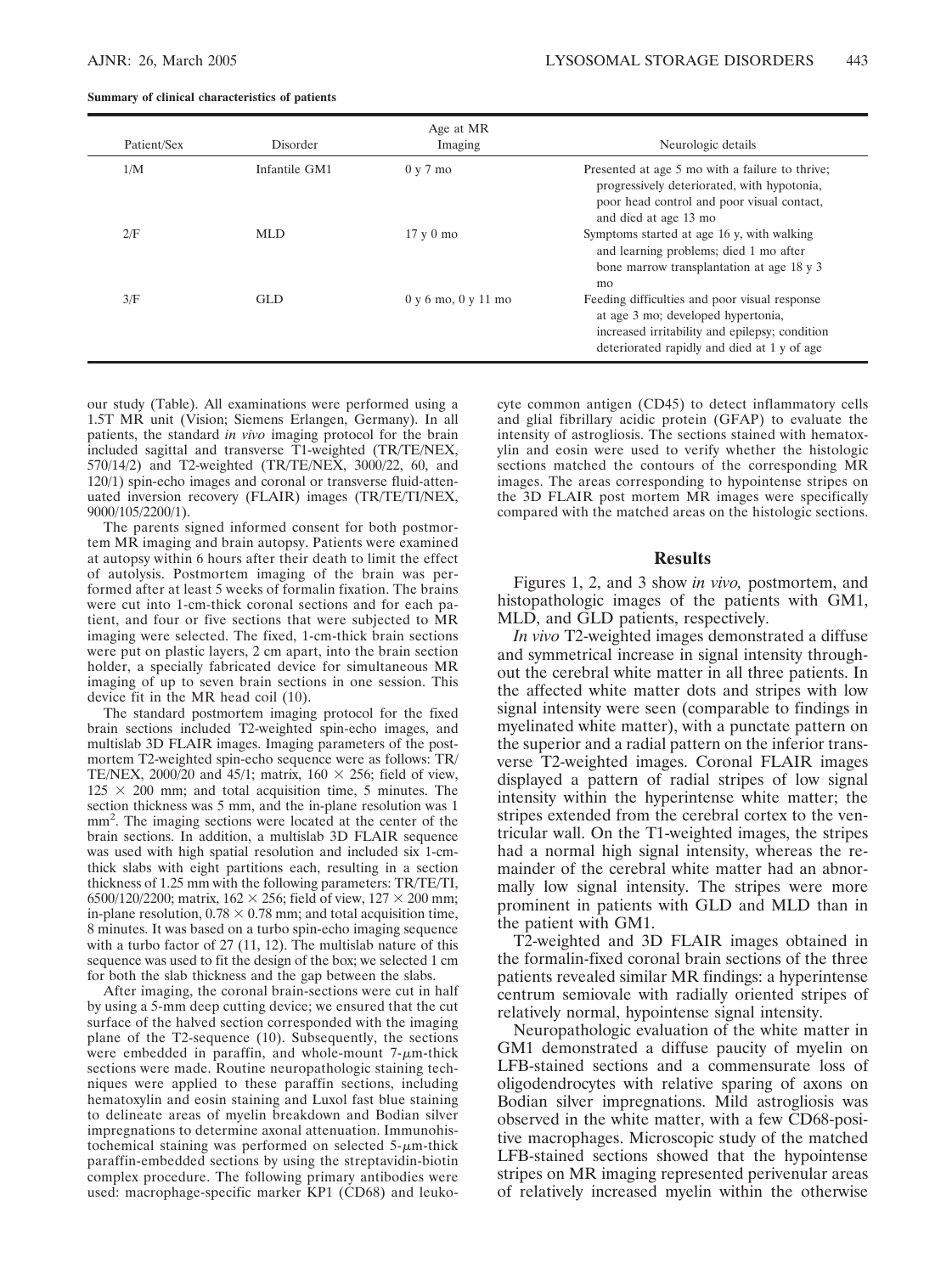

F<sub>IG</sub> 2. Patient 2, who had MLD.

Ð

*A* and *B*, *In vivo* transverse T2-weighted image (*A*) and postmortem coronal 3D FLAIR image (*B*) show a hyperintense centrum semiovale with radially oriented stripes of hypointense signal intensity (*arrows*).

*C*, Photomicrograph (Luxol fast blue, original magnification  $\times$ 1) demonstrates a profound absence of myelin throughout the centrum semiovale with some sparing of the areas of subcortical U fibers.

*D* and *E*, Magnified views of hematoxylin and eosin (*D*, original magnification  $\times$ 37.5) and Luxol fast blue (*E*, original magnification  $\times$ 75) stains of the small box in *C* show that the hypointense linear bands correspond with numerous eosinophilic granule containing glial cells and macrophages (*arrowheads*) around venules (*v*) and myelin (*blue stripes* in *E*).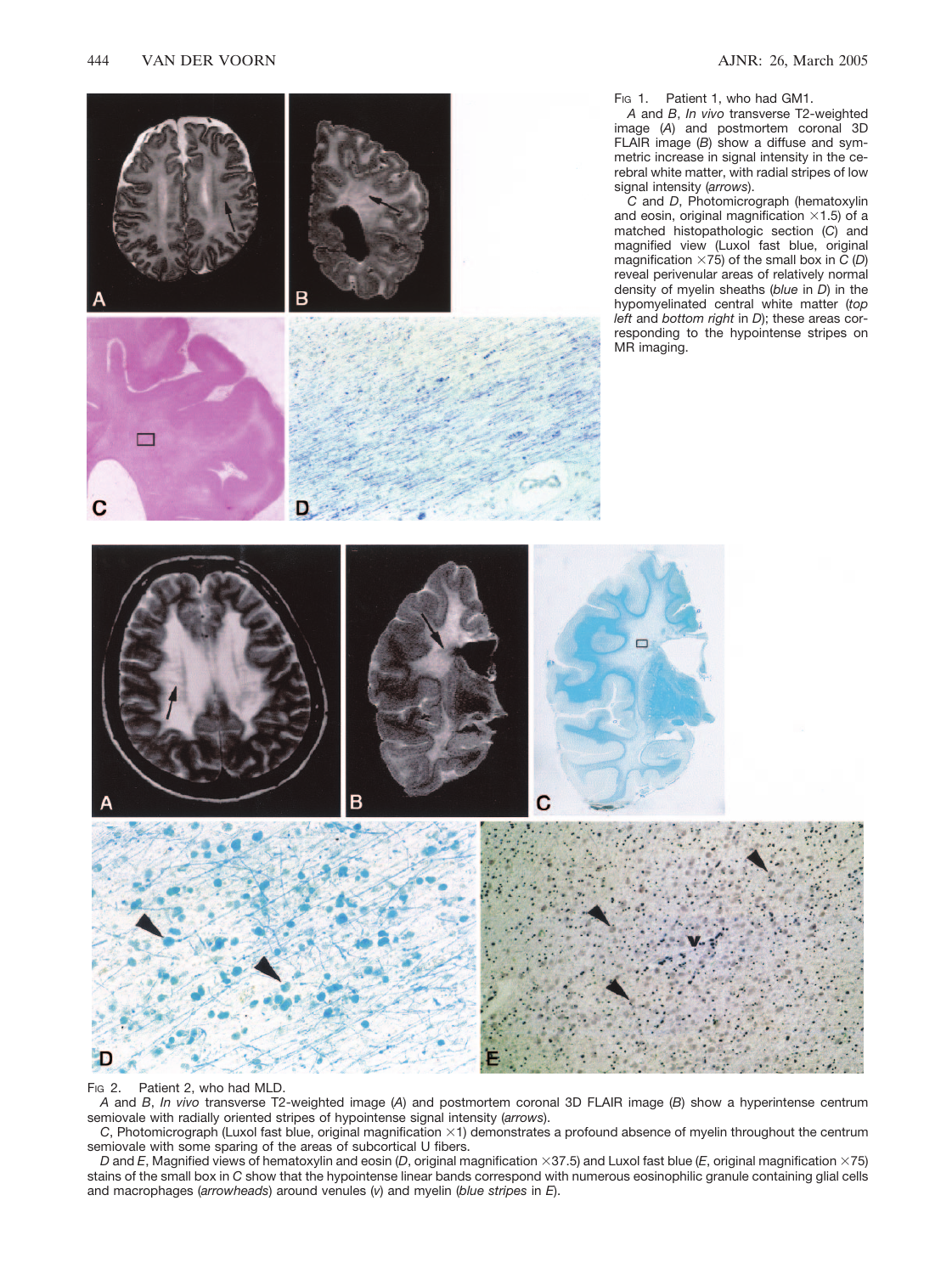

Fig. 3. Patient 3, who had GLD.

*A* and *B*, *In vivo* transverse T2-weighted image (*A*) and postmortem coronal 3D FLAIR image (*B*) show an atrophic brain with hyperintense white matter and linear areas of hypointense signal intensity, extending from the cerebral cortex to the ventricular wall (*arrow*).

*C* and *D*, Photomicrograph of hematoxylin and eosin stain (*C*, original magnification,  $\times$ 1.5) and magnified view of CD68 stain (*D*, original magnification 37.5) of the small box in *C* show perivascular clustering of multinucleated globoid cells (*arrowheads*, *v* - venule). *E*, MBP stain (original magnification ×75) shows almost complete absence of myelin sheaths (*arrow*).

hypomyelinated central white matter. In these areas, oligodendrocytes were better preserved (Fig 1).

The major neuropathologic changes in the MLD brain consisted of extensive demyelination throughout the white matter with some sparing of the subcortical U fibers and with numerous reactive astrocytes and macrophages with eosinophilic granules. Exact correlation of the 3D FLAIR images with LFBstained sections showed that the hypointense bands corresponded with perivenular areas of myelin. Lipid containing glial cells and macrophages were also clustered in these areas of myelin (Fig 2).

Neuropathologic examination of the atrophic GLD brain was characterized by diffuse-to-nearly complete loss of myelin and dense astrogliosis. In these areas, marked axonal loss was seen and oligodendrocytes were diminished. Multinucleated globoid cells (cells of phagocytic lineage containing large amounts of lipids) were clustered around blood vessels. The areas of hyperintensity on T2-weighted MR imaging corresponded to myelin-deficient foci and the hypointense stripes corresponded to the perivascular clustering of globoid cells, and not to (relatively preserved) myelin (Fig 3).

#### **Discussion**

We describe a peculiar MR imaging appearance consisting of radially oriented stripes of apparently normal signal intensity within otherwise diffusely abnormal cerebral white matter in three patients with lysosomal diseases. These stripes are characteristic of these lysosomal storage disorders; they are not seen in other diffuse leukoencephalopathies. They differ from the radiating stripes within the abnormal white matter typically seen in vanishing white matter (13, 14), in which the cerebral white matter becomes rarefied and cystic. Within the rarefied and cystic white matter, which has a low signal intensity on proton attenuation and FLAIR images, radiating stripes of remaining tissues strands are seen, but the stripes have an abnormally high signal intensity. The stripes in vanishing white matter are not visible on T2 weighted images because both the rarefied and cystic white matter and the strands of abnormal tissues have a high signal intensity (13, 14).

The stripes in lysosomal storage disorders were thought to represent perivenular sparing of myelin  $(3-6)$ , but to our knowledge, their nature has not